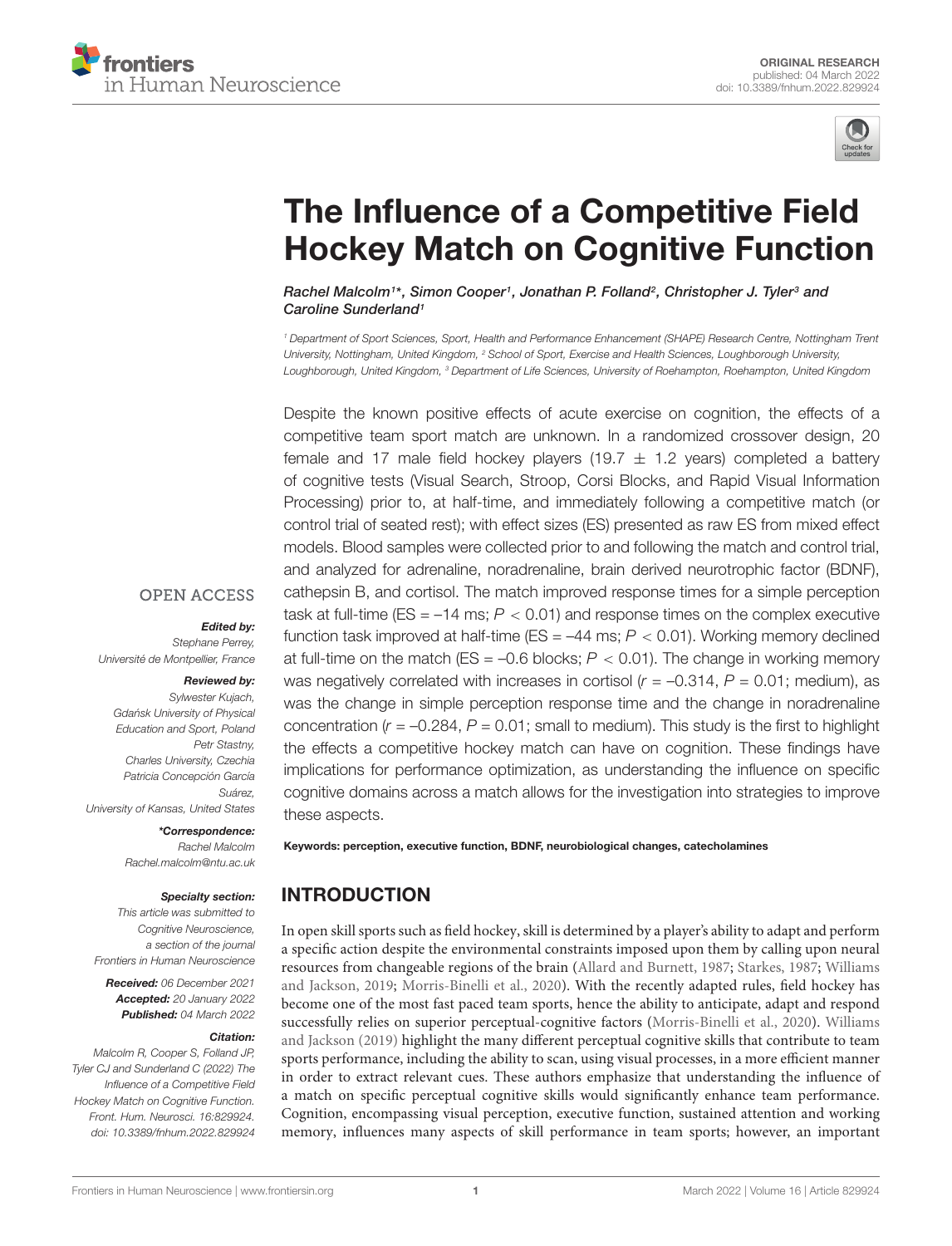component is likely due to the influence of the prefrontal cortex in monitoring errors made and shifting neural resources accordingly to positively influence responses [\(Arnsten,](#page-9-1) [2009\)](#page-9-1). Therefore, athletes who can anticipate necessary responses successfully, overcoming the spatio-temporal constraints, are likely to be superior team sports athletes [\(Williams and Jackson,](#page-10-1) [2019\)](#page-10-1).

Although cognitive function is often discussed as an overall phenomenon, it consists of a number of sub-components such as perception, memory, attention and executive function [\(Schmitt](#page-10-3) [et al.,](#page-10-3) [2005\)](#page-10-3); all of which contribute to successful skill, and sporting, performance. A number of examples span across these domains, including the ability to recognize and recall patterns within a match, the ability to evaluate and prioritize the importance of unfolding events and using perception to scan and react efficiently to cues [\(Williams and Jackson,](#page-10-1) [2019\)](#page-10-1). Therefore, it is important to understand the effect of team sport exercise across a range of domains of cognition. [Bandelow et al.](#page-9-2) [\(2010\)](#page-9-2) used a variety of cognitive tests, all of which had relevance to team sports players. A visual search test was used which allows for the analysis of visual perception. In a hockey specific example, perception has been highlighted (using interviews) as a key factor in goalkeeper's abilities to successfully save penalty corner attempts [\(Morris-Binelli et al.,](#page-10-2) [2020\)](#page-10-2). [Cañal-Bruland et al.](#page-9-3) [\(2010\)](#page-9-3) assessed this using a laptop simulation of penalty corners and found visual search strategies, where gaze is shifted to the location of the ball-and-stick, enabled improved performance in the goal keepers. These findings can be applied to outfield players who are required to react to the position of the ball or opposing players in order to select the correct action. Although this research provides an insight into how cognition influences skill performance, the research assessing how the physical load, in combination with cognitive load, of sport influences cognition remains limited [\(Schapschröer et al.,](#page-10-4) [2016\)](#page-10-4). The review by [Schapschröer et al.](#page-10-4) [\(2016\)](#page-10-4) found that the impact of exercise on skill performance was influenced by the specificity of the exercise, as well as the cognitive task, with expert athletes demonstrating a positive response in speed of reaction but no change in accuracy. Hence understanding how an athlete's cognition, across a range of domains, varies across a competitive match, will help to understand the perceptual-cognitive relationship.

The influence of exercise on executive function has also been extensively researched in laboratory-based studies [\(Schmit and](#page-10-5) [Brisswalter,](#page-10-5) [2020\)](#page-10-5). This domain is particularly important in team sports players as executive function assesses how players adaptively respond to novel stimuli and develop new strategies in order to respond accurately and effectively. Working memory, a sub domain of executive function, enables the assessment of how well a player can retrieve information from both immediate experiences, e.g., a previous interaction on the pitch, and longer term experiences, e.g., tactical information provided prior to the match [\(Strauss et al.,](#page-10-6) [2006\)](#page-10-6). Finally, sustained attention plays a role across all domains, through the ability the be able to perform skills throughout a match, despite increased mental and physical fatigue [\(Hajar et al.,](#page-10-7) [2019\)](#page-10-7). However, in order to understand how to enhance these aspects of cognition during team sport performance, it is important to understand

(a) the effect of a competitive team sport match across a range of domains of cognition, and (b) the potential physiological variables responsible for these effects.

Heightened arousal, via increased secretion of catecholamines (adrenaline and noradrenaline), has consistently been named as a contributor to exercise-induced cognitive changes [\(McMorris](#page-10-8) [and Graydon,](#page-10-8) [1997\)](#page-10-8). The influence of catecholamines on cognition has traditionally followed an inverted-U relationship, whereby cognition improves up to a certain point, alongside increases in catecholamines, until over arousal began to have a negative effect on the prefrontal cortex, and resulting cognition [\(Arnsten,](#page-9-1) [2009\)](#page-9-1). However, the inverted-U has received some criticism in recent years, with [Schmit and Brisswalter](#page-10-5) [\(2020\)](#page-10-5) suggesting the relationship is far more complex and dynamic than first assumed.

Brain-derived neurotrophic factor (BDNF) has been investigated in response to both acute and chronic exercise protocols [\(Winter et al.,](#page-10-9) [2007;](#page-10-9) [Griffin et al.,](#page-10-10) [2011\)](#page-10-10). [Winter et al.](#page-10-9) [\(2007\)](#page-10-9) found that increased BDNF concentration was increased following high impact anaerobic sprint intense exercise, an effect that was related to a 20% improvement in short-term learning, however, the effect in team sports is still unknown. Cathepsin B (a muscle secretory factor that is increased post-exercise) has also recently been recognized to contribute to the positive memory alterations in response to treadmill exercise [\(Moon](#page-10-11) [et al.,](#page-10-11) [2016\)](#page-10-11). Contrastingly high levels of cortisol, a hormone released in response to stress [\(McMorris et al.,](#page-10-12) [2006\)](#page-10-12), have been found to detrimentally influence cognition [\(Kirschbaum](#page-10-13) [et al.,](#page-10-13) [1996\)](#page-10-13). This effect is via the action of glucocorticoid receptors in the prefrontal cortex [\(Oei et al.,](#page-10-14) [2006\)](#page-10-14), resulting in the blocking of catecholamine transporters [\(Arnsten,](#page-9-1) [2009\)](#page-9-1). Therefore, emerging evidence suggests that a number of different blood parameters (e.g., catecholamines, cathepsin B, BDNF, cortisol) can contribute to enhancing our understanding of the exercise-cognition relationship, yet the impact of team sports on cognition and blood parameters are yet to be examined together.

Cognitive function is also known to be sensitive to perceptual changes and changes in mood [\(Malcolm et al.,](#page-10-15) [2018\)](#page-10-15), two aspects which are likely to fluctuate across a team sports match. Hence, considering the range of factors that influence cognition (neurohormones, mood, and affect) is essential to a better understanding of this relationship.

Studies have tried to mimic the demands of match-play in a laboratory to investigate the influence of intermittent team sport activity on skill performance in soccer [\(McGregor](#page-10-16) [et al.,](#page-10-16) [1999\)](#page-10-16) and, hockey [\(Sunderland and Nevill,](#page-10-17) [2005\)](#page-10-17). These laboratory assessments provide us with an understanding of how high intensity intermittent exercise influences cognition; however, in order to truly understand the impact of team sport itself, an ecologically valid field-based assessment is required. To our knowledge, the only study to address this area to date assessed the influence of a field-based competitive football match on cognitive function [Bandelow et al.](#page-9-2) [\(2010\)](#page-9-2). However, this study was performed at high external temperatures (∼34◦C), which presents a confounding variable due to the known effects of heat on cognition [\(Gaoua et al.,](#page-10-18) [2011;](#page-10-18) [Liu et al.,](#page-10-19) [2013;](#page-10-19) [Malcolm et al.,](#page-10-15) [2018\)](#page-10-15). Consequently, due to the challenges around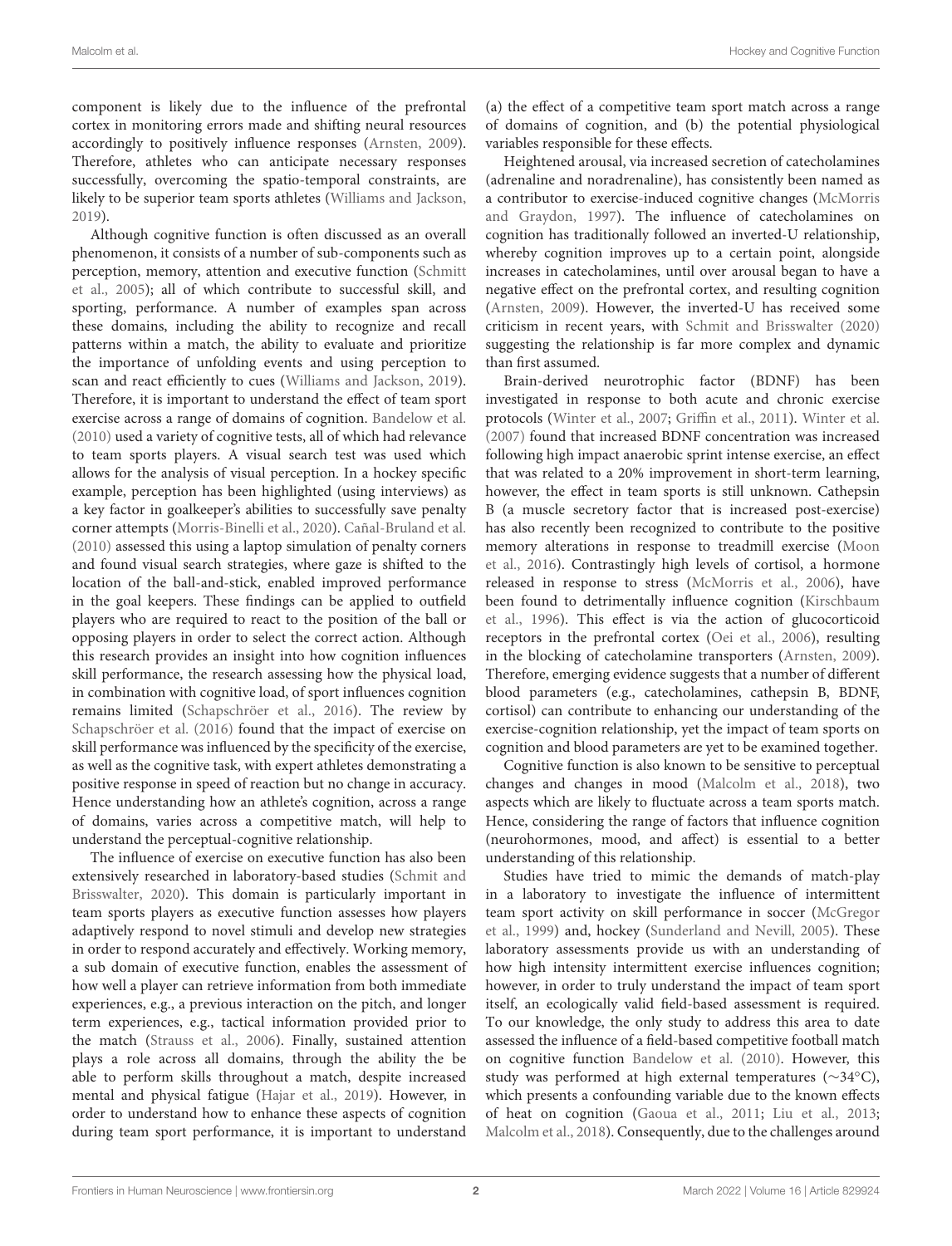collecting data in a match context, there is no study that has assessed the influence of an intermittent team sport match on cognitive function in a temperate environment, despite the importance of understanding this to facilitate the optimization of skill performance.

Therefore, the aim of the current study was to establish the influence of a competitive field hockey match on cognitive performance (perception, working memory, executive function); and to examine changes in blood parameters and mood as potential explanatory variables for these effects. It is hypothesized that response times will improve for perception and executive function tasks, with a trade-off occurring with accuracy, while the remaining cognitive tasks will be unaffected by the competitive exercise stress.

# MATERIALS AND METHODS

Twenty female athletes (mean  $\pm$  SD: age 19.6  $\pm$  1.1 years, height  $1.67 \pm 0.03$  m, body mass  $64.7 \pm 6.3$  kg) and seventeen male athletes (age 19.8  $\pm$  1.3 years, height 1.83  $\pm$  0.07 m, body mass 77.9  $\pm$  6.3 kg) volunteered for the study. The participants were recruited due to their affiliation with a hockey club and played for one of four teams across the club at an elite (7 training sessions and 2 matches per week) or sub-elite level (4 training sessions and 2 matches per week), and across all outfield positions. Ethics was gained from the institution's invasive ethical advisory committee prior to data collection (approval code 403). All participants were provided with an information sheet and completed an informed consent form and health screen questionnaire prior to participation.

# Study Design

This study was a randomized, order-balanced, crossover design, whereby participants all completed one familiarization session (at least 1 week prior to their first main trial), one match trial and one rested control trial. Data collection across the 4 teams was between September and March. The study was order balanced by half the participants completing the control trial the day before the match, and half completing the trial the day after. Participants completed a 24 h food diary prior to the first main trial and replicated prior to the second main trial. The average temperature across the 8 trial days (control and match) was  $10.3 \pm 2.7$ °C.

# Familiarization

Height was measured using a stadiometer (Seca 123, Seca Ltd.) to the nearest 0.1 cm and nude body mass was measured to the nearest 0.1 kg (GFK 150 AEADAM digital scale, Vitech scientific Ltd.). The participants completed a full battery of the cognitive function tests [visual search, stroop test, corsi blocks and rapid visual information processing (RVIP)] to familiarize themselves with the tests, as completed in previous research [\(Malcolm et al.,](#page-10-15) [2018\)](#page-10-15).

## Protocol

Data were collected during four competitive field hockey matches and simulated control days. The participants arrived 2 h prior to the start of the match or control trial, and 2 h post-prandial. A urine sample was taken on arrival to measure urine osmolality (Osmocheck, Pocket PAL-OSMO, Japan). The participants who were deemed hypohydrated (urine osmolality > 800 mosmol.kg−<sup>1</sup> ) were instructed to drink 0.5 L of water and re-tested in 30 min, until urine osmolality was < 800 mosmol.kg−<sup>1</sup> . This was completed due to the known impact of hypohydration on cognition [\(Judelson et al.,](#page-10-20) [2007\)](#page-10-20). Nude body mass was then collected in privacy, to the nearest 0.1 kg (GFK 150 AEADAM digital scale, Vitech scientific Ltd.). This was repeated following the completion of each trial (**[Figure 1](#page-3-0)**). The change in body mass was then corrected for urine output and fluid intake to determine sweat loss and estimate hydration status.

On match day trials, the participants were fitted with a global positioning system unit (GPS) (SPI Pro, GPSports, Fyshwick, Australia) and heart rate monitor (Polar Electro, Kemple, Finland), whereas only heart rate monitors were worn on the control trials. Cognitive data was collected at three time points, relative to the timings of the match (1 h pre-match, at half time (shortened testing battery) and immediately post-match), where half time occurred after 35 min and full time following 70 min of match play. Cognitive tests were conducted in a private room immediately next to the hockey pitch. Lights were turned off, windows covered and noise canceling headphones worn to ensure no distracting stimuli occurred. All participants left the pitch immediately following the half-time and final whistle, beginning the tests within 2 min. All matches were league matches and took place in Loughborough, England between September 2015 and March 2016. The temperature and humidity were not different between control and match trials for all participants ( $P > 0.05$ ). All timings and measurements were the same on the control trial, with the exception of the warm-up and match, which were replaced by seated rest. The participants were allowed to converse and read during the control trial rest periods, but no cognitively challenging or demanding activities were permitted.

The participants were instructed to eat as normal until 2 h prior to arrival for main trials and then not permitted to eat until the trial was completed. Water was consumed ad libitum during both trials (and measured), and the participants were encouraged to drink frequently during the 24 h leading to the trial to ensure euhydration. The participants were asked to avoid caffeine on the day of each trial, and avoid alcohol and exercise in the 24 h prior to each trial. The participants completed a 24 h food diary prior to their first main trial and were asked to repeat this prior to their subsequent trial in order to minimize metabolic fluctuations.

# **Measurements** Cognitive Function Tests

A battery of cognitive function tests (visual search test, Stroop test, Corsi blocks and RVIP) was administered using a laptop computer (Thinkpad T450, Lenovo PC HK Limited, China) 1 h prior to and immediately following the competitive field hockey match. Each participant had their own laptop for the duration of the study, allowing a full team to complete their cognitive tests at the same time. Tests were always completed in the order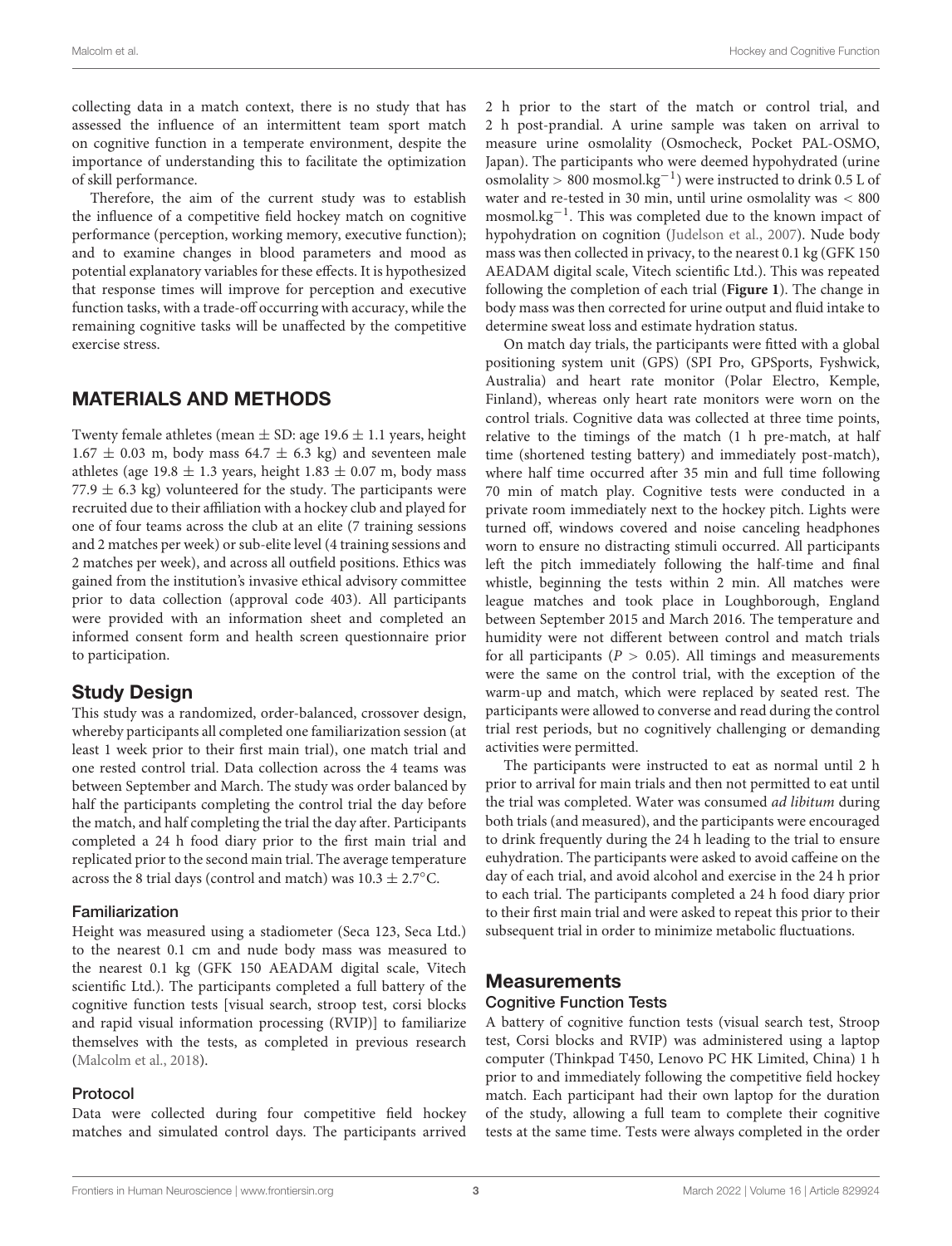

<span id="page-3-0"></span>stated above. The full version of the cognitive battery consisted of a simple and complex visual search test, a simple and complex Stroop test, Corsi blocks test and 5 min RVIP test. A shortened version of the battery of tests was administered at half time due to the time constraints, including the complex level of the visual search and Stroop tests, the Corsi blocks test and 3 min of the RVIP test. The full battery lasted ∼ 14 min and the shortened battery ∼ 7 min. Participants sat at individual desks, spaced around the room and wore noise-canceling headphones to eradicate any distracting stimuli. Prior to each test (and test level), 3–6 practice stimuli were presented to re-familiarize participants with the task and eradicate any learning effect.

## Perception (Visual Search Test)

Perception and visual processing were assessed using the Visual Search test, as used by [Cooper et al.](#page-9-4) [\(2015\)](#page-9-4). The test is made up of two levels, with 21 stimuli on each. On the simple level of this test participants were required to react as quickly as possible to the presence of a bold, solidly outlined, green triangle. The complex level of the test required participants to complete the same task, however, the triangle shape was made up of several dots. The background was covered in green dots, which were redrawn every 250 ms, with the aim of inducing the visual effect of a flickering background. For both levels of the test the location and intervals of appearance of the stimuli, was randomized. Participants were instructed to respond to the stimuli as quickly as possible, by pressing the space bar. In order to assess visual processing and perception, this test scrutinizes the capacity to focus on specific cues whilst ignoring distracting information. The response time of correct responses and the proportion of the correct responses achieved were both measured, for each level of the test.

## Executive Function (Stroop Test)

In order to assess executive function and selective attention, both controlled by frontal lobe function, the Stroop test was administered [\(Stroop,](#page-10-21) [1935\)](#page-10-21). The test is comprised of two levels. The aim of the test is to assess the ability to suppress an automated response hence each level has varying amounts of interference to regulate the level of difficulty. Each level involves a test word appearing in the center of the screen, with a target word and a distractor either side of it. The target word's position was counterbalanced for the left and right side within each test level. The participant was instructed to select the target word's position, using the right and left arrow key, as quickly as possible once the words appeared on the screen.

Twenty stimuli were used for the simple level of the test and 40 stimuli for the complex level. On the simple level of the Stroop test, all words were presented in white font and the participant was instructed to select the word which matched the target word in the center of the screen. The color interference complex level of the test required the participant to select the word which matches with the color the word in the center of the screen was written in, rather than the word itself (which was an incongruent color). The choices stayed on the screen until the participant made a response. Following the response, an inter-stimulus interval of 1 s took place, prior to the next selection of stimuli appearing. The main outcome measures were the response time of correct responses and the proportion of correct responses.

## Working Memory (Corsi Blocks)

Visuo-spatial short-term working memory is measured using the Corsi Blocks test [\(Corsi,](#page-10-22) [1972\)](#page-10-22). Squares within a  $3 \times 3$  grid are lit up in a random order. Participants are required to click on the boxes on the screen, in the order in which they lit up. Initially, three boxes are lit up in a sequence, thereafter, after each correctly remembered sequence, one additional box is lit up. If participants reached a sequence length of 9 correctly remembered boxes, the grid increased in size to  $4 \times 4$ . Performance was determined by the mean of the 3 longest correctly remembered sequences [\(Cooper et al.,](#page-10-23) [2016\)](#page-10-23).

## Attention (Rapid Visual Information Processing)

Sustained attention is measured using the RVIP, as implemented by [Hogervorst et al.](#page-10-24) [\(2008\)](#page-10-24). The test lasted 5 min, during which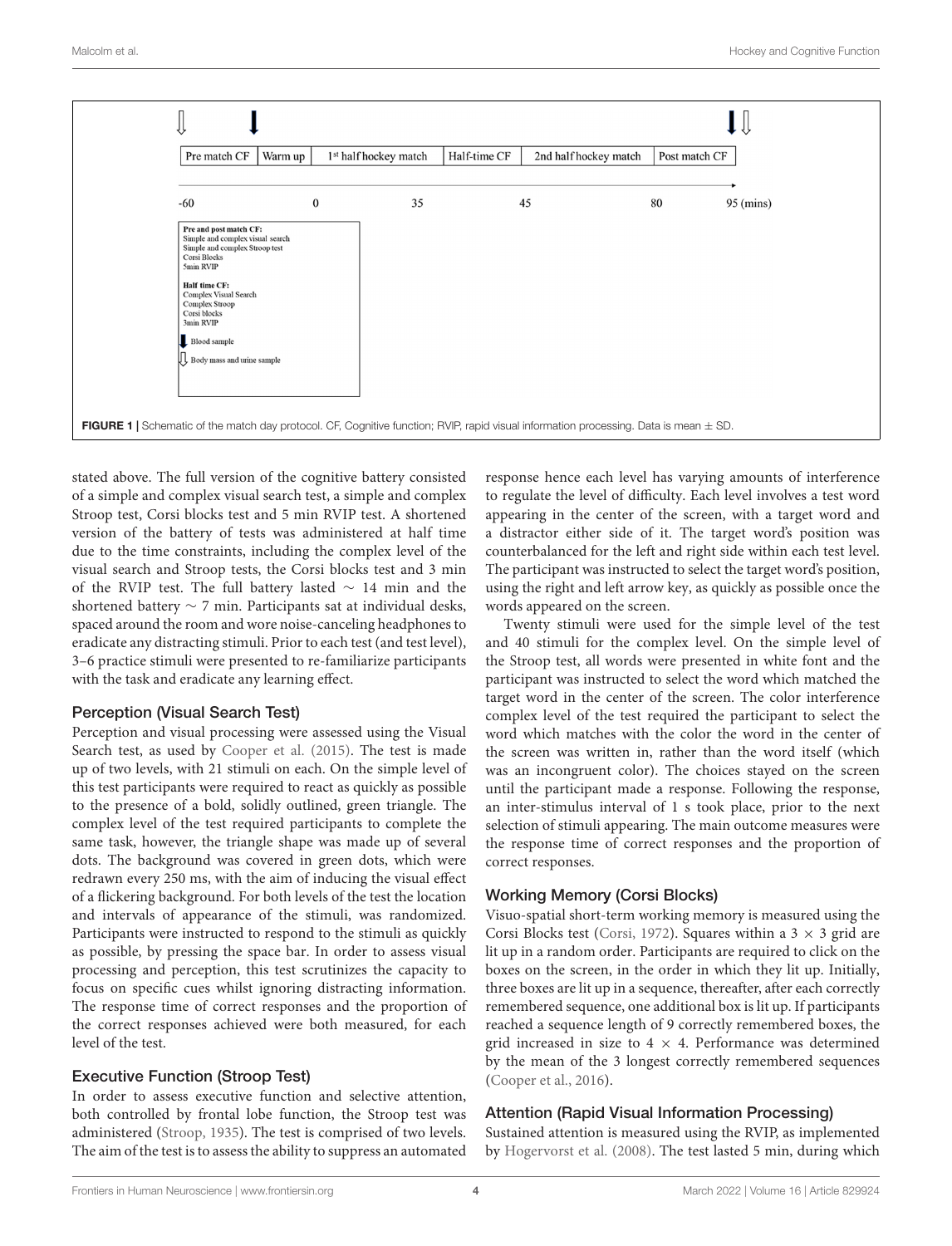the numbers between 2 and 9 appeared on the screen at 600 ms intervals. The participants were instructed to press the space bar as quickly as possible whenever detect target sequences of three consecutive odd or even numbers (e.g., "2-8-4," "9,5,3") appeared on the screen. There were 8 target sequences per min. For each target sequence, the participants could only respond during or within the 1,500 ms immediately following the sequence. The outcome measures were the response time of correct responses and the proportion of correct responses made.

## Global Positioning System Unit

For the duration of the match, players wore a GPS monitor (GPS, GPSports Ltd.), mounted between the shoulder blades. GPS transmitters assessed total distance ran. Distances covered were split into 6 different speed zones; 0–4 km.h<sup>-1</sup>, 4–7 km.h<sup>-1</sup>, 7–11  $\text{km.h}^{-1}$ , 11–15.5  $\text{km.h}^{-1}$ , 15.5–20  $\text{km.h}^{-1}$ , > 20  $\text{km.h}^{-1}$ . Time spent off the pitch (e.g., during substitutions or following sending off) was not included. Data were analyzed using GPSports team AMS v.1.2.1.11.

## Heart Rate

Heart rate monitor belts (Polar Electro Team Sport System, Kemple, Finland) were worn throughout both main trials, to provide heart rate data every 5 s.

## Mood Questionnaire

A shortened version of the Brunel Mood Scale (BRUMS) questionnaire [\(Terry et al.,](#page-10-25) [1999\)](#page-10-25) was completed by the participants immediately prior to the first and final battery of cognitive function tests (pre-match and full-time). The participants answered 24 items linked to 6 aspects of mood; anger, confusion, depression, fatigue, tension and vigor. Each of these items was ranked on a scale of 1-5 (where 1: "not at all," 2: "a little," 3: "moderately," 4: "quite a lot," 5: "extremely"), this generated a total out of 20 for each facet of mood, which was used for analysis.

#### Blood Analyses

Due to issues with blood sample collection, not all data sets are complete. The sample size for each marker is reflected in the results. Blood samples were taken immediately following pre-match and post-match cognitive function testing, via venepuncture. This was completed within 2 min of completing the cognitive test battery, and blood was immediately treated. For serum samples, approximately 5 ml of blood was pipetted into an anticoagulant-free tube (Sarstedt, Germany) and allowed to clot for 30 min. Following this the sample was centrifuged (accuSpin 1R centrifuge, Fisher Scientific, Germany) for 10 min at 3,000 g. For plasma samples, 5 ml of blood was pipetted into each of two lithium heparin tubes (Sarstedt, Germany). Tubes were inverted five times and immediately centrifuged (accuSpin 1R, Fisher Scientific, Germany) for 10 min at 3,000 g. The supernatant for both plasma and serum was removed using a pipette, dispensed into eppendorfs and initially frozen at  $-20\degree$ C and then at  $-$ 80◦C until analyses were performed. Due to the short half-life of catecholamines, a single plasma eppendorf was snap frozen for the analysis of adrenaline and noradrenaline. Plasma was also analyzed for Cathepsin B and estrogen (female participants). Serum was analyzed for cortisol and BDNF.

All blood analysis and intra-assay CV analysis was completed by the lead researcher. Plasma was analyzed for adrenaline (intra-assay CV: 10.5%) and noradrenaline (intra-assay CV: 6.5%) using manual enzyme immunoassay (CatCombi ELISA, IBL International GmbH, Hamburg, Germany) and for Cathepsin B (intra-assay CV: 7.6%) via ELISA (Cathepsin B Human ELISA Kit, Abcam, Cambridge, United Kingdom). Serum was analyzed for cortisol (intra-assay CV: 12.4%) using an immunoassay (Cortisol, R&D systems, Abingdon, United Kingdom) and for BDNF (intra-assay CV: 12.1%) using separate immunoassay procedures (Human Free BDNF, R&D systems, Abingdon, United Kingdom). A 20-fold dilution was used for both cortisol and BDNF. For female participants, baseline plasma samples on the control and match day were analyzed for estrogen (estrogen, R & D systems, Abingdon, United Kingdom) in order to identify any changes in the stage of the menstrual cycle between trials.

# Data Analysis

Physiological data and corsi blocks data were analyzed using SPSS (Version 23, SPSS Inc., Chicago, Il, United States) via two-way repeated measures Analysis of Variance (ANOVA), using a trial by time approach. Where paired comparisons were required, paired samples t-tests with Bonferroni corrections were conducted.

The remaining cognitive data (Stroop, visual search and RVIP) were analyzed using mixed effect models in R.<sup>[1](#page-4-0)</sup> Response time analyses were performed using the nlme package (yielding t statistics) and accuracy analyses were performed using the lme4 package (yielding z statistics), to account for the binomial nature of accuracy data. Due to the shortened battery of tests at halftime, two analyses were run. The first analysis assessed changes from pre-match to half time, and the second analysis assessed changes from pre-match to full-time. For cognitive variables, effect sizes (ES) are reported as raw effect sizes from the mixed effect models, demonstrating the magnitude of the interaction effect. Effect sizes are reported relative to the control trial (i.e., a negative effect size for response times indicates a greater improvement in response times on the match trial, a positive effect size for accuracy indicates an improvement in accuracy on the match trial). The effect size (Cohen's d) of mood and blood parameters were calculated using post hoc pairings using the following thresholds:  $< 0.2$  = trivial effect;  $0.2 - < 0.5$  = small effect;  $0.5-0.8$  = moderate effect and  $> 0.8$  = largest effect.

Pearson's correlation coefficients were computed for correlations between absolute change in blood parameters (adrenaline, noradrenaline, BDNF, cathepsin B and cortisol) and absolute change in cognitive task performance. Correlations were also run between changes in blood parameters and match variables (e.g., GPS data). There were also run alongside change in cognitive task performance. A positive relationship will signify both variables increasing or decreasing, vs. a negative relationship where one variable increases, while the other decreases. The larger the absolute value of the correlation

<span id="page-4-0"></span><sup>1</sup>[www.r-project.org](http://www.r-project.org)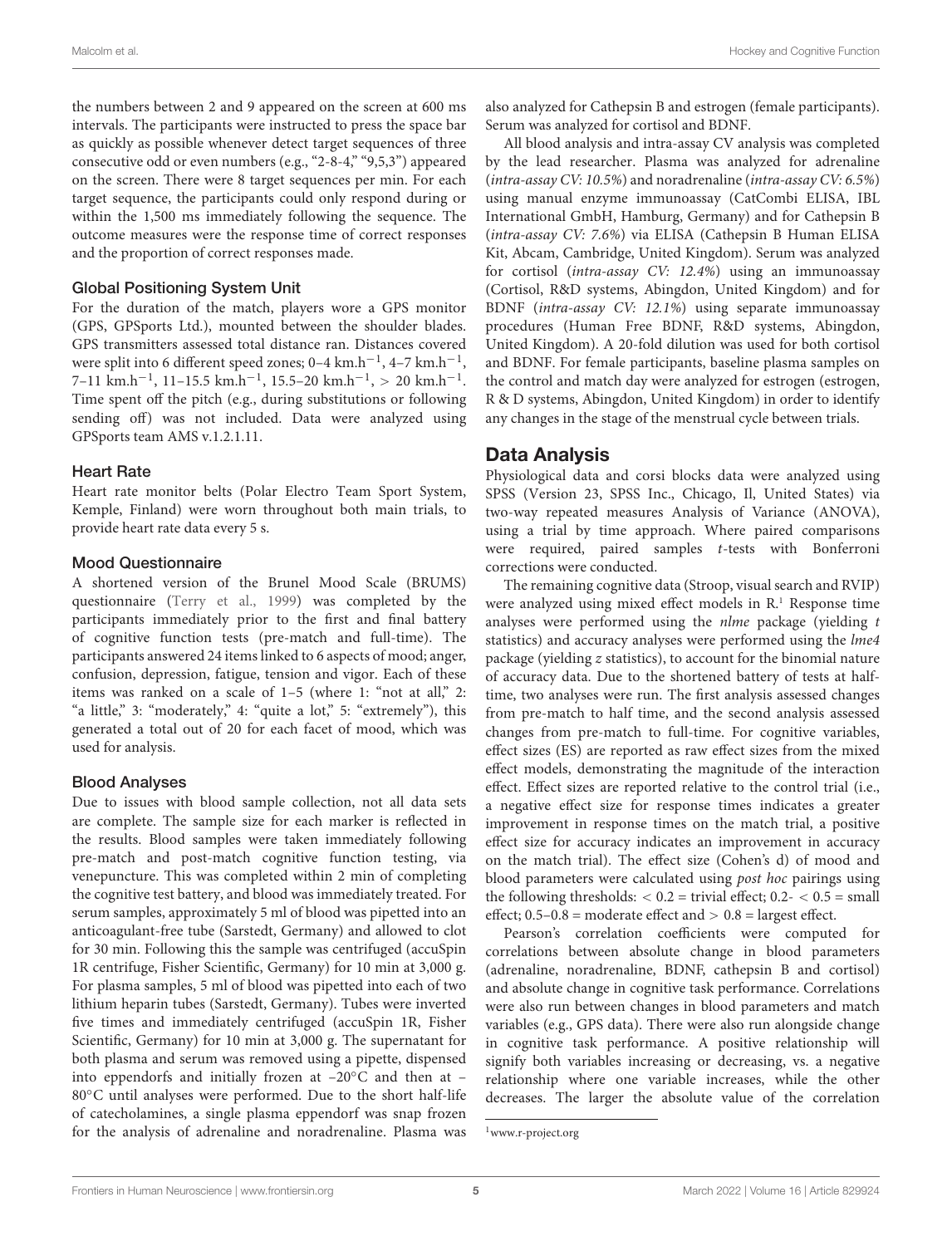<span id="page-5-0"></span>

| <b>Test</b>      |                       | Variable Test level |                | Control                          |                |                      | Match                                                         |                    | <b>Trial effect</b> | Time effect                                                                                                                             | Interaction                                                           |
|------------------|-----------------------|---------------------|----------------|----------------------------------|----------------|----------------------|---------------------------------------------------------------|--------------------|---------------------|-----------------------------------------------------------------------------------------------------------------------------------------|-----------------------------------------------------------------------|
|                  |                       |                     | Pre            | <b>HT</b>                        | FT.            | Pre                  | <b>HT</b>                                                     | FT.                |                     |                                                                                                                                         |                                                                       |
| Visual<br>search | Response<br>time (ms) | Simple              | $284 \pm 24$   |                                  | $302 \pm 41$   | $293 \pm 25^{\circ}$ |                                                               | $298 \pm 32^{8} +$ | P < 0.01            | P < 0.01                                                                                                                                | P < 0.01                                                              |
|                  |                       |                     |                |                                  |                |                      |                                                               |                    |                     | Complex 1,114 $\pm$ 190 1,079 $\pm$ 195 1,079 $\pm$ 180 1,080 $\pm$ 187 1,074 $\pm$ 202 1,051 $\pm$ 141 $P = 0.34/0.32$ $P = 0.29/0.13$ | $P = 0.99/0.92$                                                       |
|                  | Accuracy<br>(% )      | Simple              | $98.6 \pm 2.5$ |                                  | $97.5 \pm 3.7$ | $97.7 \pm 3.6$       |                                                               | $97.3 \pm 3.7$     | $P = 0.17$          | $P = 0.09$                                                                                                                              | $P = 0.35$                                                            |
|                  |                       | Complex             | $97.1 \pm 3.3$ | $98.1 \pm 4.3$                   | $96.4 \pm 6.3$ | $97.8 \pm 5.3$       | $97.2 + 6.7$                                                  | $96.7 \pm 5.2$     |                     | $P = 0.39/0.11$ $P = 0.15/0.40$                                                                                                         | $P = 0.09/0.69$                                                       |
| Stroop<br>test   | Response<br>time (ms) | Simple              | $610 \pm 82$   |                                  | $605 \pm 79$   | $608 \pm 74$         |                                                               | $625 + 100$        | $P = 0.51$          | $P = 0.86$                                                                                                                              | $P = 0.09$                                                            |
|                  |                       | Complex             | $815 \pm 173$  | $821 \pm 170$                    | $810 \pm 186$  | $827 \pm 168$        | $787 \pm 163^{\text{*}}$                                      | $807 \pm 162$      |                     | $P = 0.72/0.75$ $P = 0.60/0.48$                                                                                                         | P < 0.01/0.66                                                         |
|                  | Accuracy<br>(% )      | Simple              | $98.1 \pm 3.6$ |                                  | $97.2 \pm 4.9$ | $97.5 \pm 3.8$       |                                                               | $97.1 \pm 4.3$     | $P = 0.60$          | $P = 0.31$                                                                                                                              | $P = 0.77$                                                            |
|                  |                       | Complex             | $96.5 \pm 4.2$ | $95.8 \pm 4.9$                   | $95.3 \pm 4.9$ | $94.5 \pm 5.7$       | $94.2 \pm 5.3$                                                |                    |                     | $95.0 \pm 5.7$ $P = 0.06/0.06$ $P = 0.43/0.38$                                                                                          | $P = 0.62/0.34$                                                       |
| Corsi<br>blocks  | Sequence<br>length    |                     | $6.3 + 1.1$    | $6.2 + 1.0*$                     | $6.5 + 1.0$    | $6.3 \pm 1^{\circ}$  | $5.9 \pm 0.9*$                                                |                    |                     |                                                                                                                                         | $5.9 \pm 1.1^{\circ +}$ P = 0.47/0.03 P < 0.01/0.39 P = 0.09/P < 0.01 |
| <b>RVIP</b>      | Response<br>time (ms) |                     | $471 \pm 126$  | $503 + 57$                       | $482 \pm 113$  | $484 \pm 106$        | $466 \pm 105$                                                 |                    |                     | $447 \pm 123$ $P = 0.31/0.41$ $P = 0.40/0.31$                                                                                           | $P = 0.61/0.06$                                                       |
|                  | Accuracy<br>(% )      |                     |                | $49.6 \pm 18.4$ 55.9 $\pm$ 17.5* |                |                      | $50.7 \pm 19.3$ 52.5 $\pm$ 18.6 52.2 $\pm$ 20.1 <sup>*#</sup> |                    |                     | $53.1 \pm 19.3$ $P = 0.07/0.06$ $P < 0.01/0.53$                                                                                         | $P = 0.04/0.64$                                                       |

Data is mean  $\pm$  SD. Pre, Baseline; HT, half-time and FT, full-time. Where tests were completed at half-time and full-time, two P-values are presented; pre to half-time and pre to full-time, respectively. Trial effect (significantly worse on the match = ^), time effect (pre to half-time = \* and pre to full-time = <sup>&</sup>) and interaction effect (half-time con vs. Half-time match =  $^*$  and full time con vs. full time match =  $^+$ ).

coefficient (e.g., closer to 1 or  $-1$ ), the stronger the relationship between the variables. The magnitude of the correlation is deemed small =  $0.1$ , medium =  $0.3$  and large =  $0.5$  [\(Cohen,](#page-9-5) [1992\)](#page-9-5).

For all analyses, significance was set at  $P < 0.05$  and data are presented as mean  $\pm$  standard deviation.

# RESULTS

# Cognitive Function

Mean data for all cognitive tests are presented in **[Table 1](#page-5-0)**.

## Visual Search

There was no effect of the hockey match on response times or accuracy on the complex level of the visual search test, at halftime or at full-time (all  $P > 0.05$ ). However, response times on the simple level of the visual search test were slower overall during the match trial [main effect of trial,  $t_{(1,3,219)} = 2.6, P < 0.01$ ; **[Table 1](#page-5-0)**], globally slowed across time [main effect of time,  $t_{(3,3,210)} = 5.6$ ,  $P < 0.01$  and slowed in the control condition from pre-match to full-time whereas they were better maintained in the match trial [trial\*time interaction,  $t_{(3, 3, 210)} = -2.9, P < 0.01; ES = -14$  ms; **[Figure 2C](#page-6-0)**).

#### Stroop Test

Response times and accuracy on both the simple and the complex levels of the Stroop test were not affected by the hockey match at full-time (all  $P > 0.05$ ). However, when considering Stroop test performance at half-time, whilst response times were not different overall between the trials (main effect of trial,  $P = 0.72$ ) or across time (main effect of time,  $P = 0.60$ ); there was a significant trial<sup>∗</sup> time interaction, whereby response

times improved from pre-match to half-time on the match trial, compared to a slowing in the control trial [trial\*time interaction,  $t_{(3,4,348)} = -2.8, P < 0.01$ ; ES = -44 ms; **[Figure 2A](#page-6-0)**]. Accuracy on the complex level of the Stroop test was not affected at half-time  $\text{(all } P > 0.05\text{).}$ 

## Rapid Visual Information Processing

There was no effect of the hockey match on response times or accuracy on the RVIP test at full-time (all  $P > 0.05$ ). However, at half-time, whilst response times were not affected (all  $P > 0.05$ ), there was a tendency for accuracy to be greater on the control trial [main effect of trial,  $z_{(1,10,654)} = 1.8$ ,  $P = 0.07$ ] and accuracy was greater at half-time compared to baseline [main effect of time,  $z_{(3,10,654)} = 3.4$ ,  $P < 0.01$ ]. Furthermore, whilst accuracy was similar at half-time compared to baseline on the match trial, accuracy was greater at half-time compared to baseline on the control trial [trial\*time interaction,  $z_{(3,10,654)} = -2.1$ ,  $P = 0.04$ ; ES = –6.5%; **[Figure 2B](#page-6-0)**].

## Corsi Blocks

The mean length of the 3 longest remembered sequences did not differ between trials from pre match to half-time ( $P = 0.47$ ). From pre-match to half-time sequence length decreased [main effect of time,  $F_{(1, 37)} = 7.72$ ,  $P < 0.01$ , however no difference was seen between trials in the rate of change [trial\*time interaction,  $P = 0.09$ . The mean length of the 3 longest remembered sequences was greater in the control trial compared to the match trial [main effect of trial,  $F_{(1, 37)} = 4.83$ ,  $P = 0.03$ ; **[Table 1](#page-5-0)**]. Across time performance did not change (main effect of time,  $P = 0.39$ ). The pattern of change differed from pre-match to full-time, with recall improving on the control trial but decreasing on the match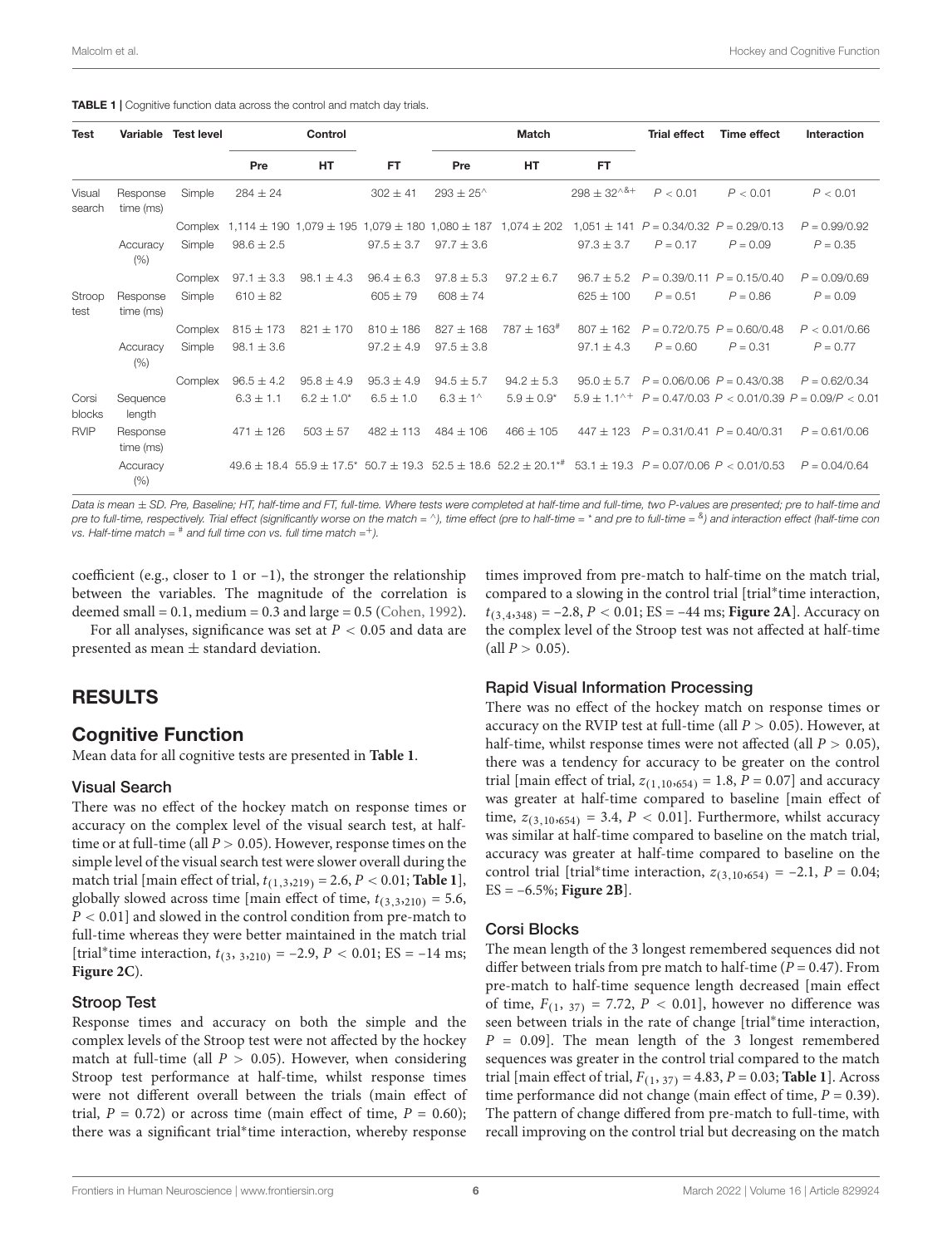

<span id="page-6-0"></span>(B) Proportion correct on the RVIP test. Trial\*time interaction,  $P = 0.04$ . Pre = baseline and HT = half-time. (Trial\*time interaction,  $P = 0.04$ ). Data is mean  $\pm$  SD. (C) Response time on the simple level of the Visual Search test. (Main effect of time, P < 0.01; trial\*time interaction, P < 0.01). Pre, baseline; FT, full-time. Data is mean  $\pm$  SD. (D) Mean sequence length from pre-match to full-time for the Corsi Blocks test. Main effect of trial (P = 0.03), and trial\*time interaction (P < 0.01). Data is mean ± SD.

trial [trial\*time interaction,  $F_{(1, 37)} = 11.89, P < 0.01; E.S = -0.6$ blocks, **[Figure 2D](#page-6-0)**].

# Hydration Status

Urine osmolality at the beginning of the match trial (567  $\pm$  289 mosmol.kg<sup>-1</sup>) and the control trial (548  $\pm$  287 mosmol.kg<sup>-1</sup>) both demonstrated participants were euhydrated upon arrival, with no difference between trials ( $P = 0.73$ ). Body mass change, corrected for fluid intake and urine output, as a percentage of resting body mass, was well maintained and similar between trials (match vs. control:  $0.49 \pm 1.14$  vs.  $0.29 \pm 0.96$ %,  $P = 0.35$ ).

# Characteristics of the Match

Data for distances run and heart rate across the match can be found in **[Table 2](#page-7-0)**. There was no difference in the distances run at high speed between the first and second half for the men  $(P = 0.65)$  or the women  $(P = 0.81)$ . High speed meters were positively correlated ( $r = 0.42$ ,  $P = 0.04$ , medium effect) with change in BDNF concentration. Whereas a negative correlation was seen with change in cortisol concentration ( $r = -0.40$ ,  $P = 0.048$ , medium effect). All other correlations (e.g., with cognitive variables) were not significant.

# Mood

Raw data for all aspects of mood can be found in **[Table 3](#page-7-1)**. Anger was greater in the match trial  $[F(1, 35) = 22.90, P < 0.01]$  and increased across time  $[F(1, 35) = 18.80, P < 0.01]$ . This led to a significant trial by time interaction  $[F(1, 35) = 18.13, P < 0.01]$ , where anger was greater post-match than following the control trial (*post hoc*,  $P < 0.01$ ;  $d = 1.05$ , largest effect).

A trial\*interaction occurred for confusion  $[F_{(1, 35)} = 6.60,$  $P = 0.02$ ], with a higher value for confusion being demonstrated post-match than following the control trial (*post hoc*  $P = 0.05$ ;  $d = 0.44$ , small effect).

Depression was greater in the match trial  $[F(1, 35) = 17.80]$ ,  $P < 0.01$ ] and increased across time  $[F_{(1, 35)} = 6.70, P = 0.01]$ . This resulted in a trial<sup>\*</sup>time interaction  $[F(1, 35) = 14.10,$  $P = 0.001$ , with a significantly higher value for depression being demonstrated post-match than following the control trial (post hoc  $P < 0.01$ ;  $d = 1.28$ , largest effect).

Fatigue increased across time  $[F(1, 35) = 19.80, P < 0.01]$ , causing a trial\*time interaction  $[F(1, 35) = 31.80, p < 0.01]$ , with a higher value for fatigue following the match than following the control trial (post hoc  $P < 0.01$ ;  $d = 0.81$ , largest effect). However fatigue was less at baseline  $[t_{(36)} = 2.05, P < 0.05]$  on the match day trial.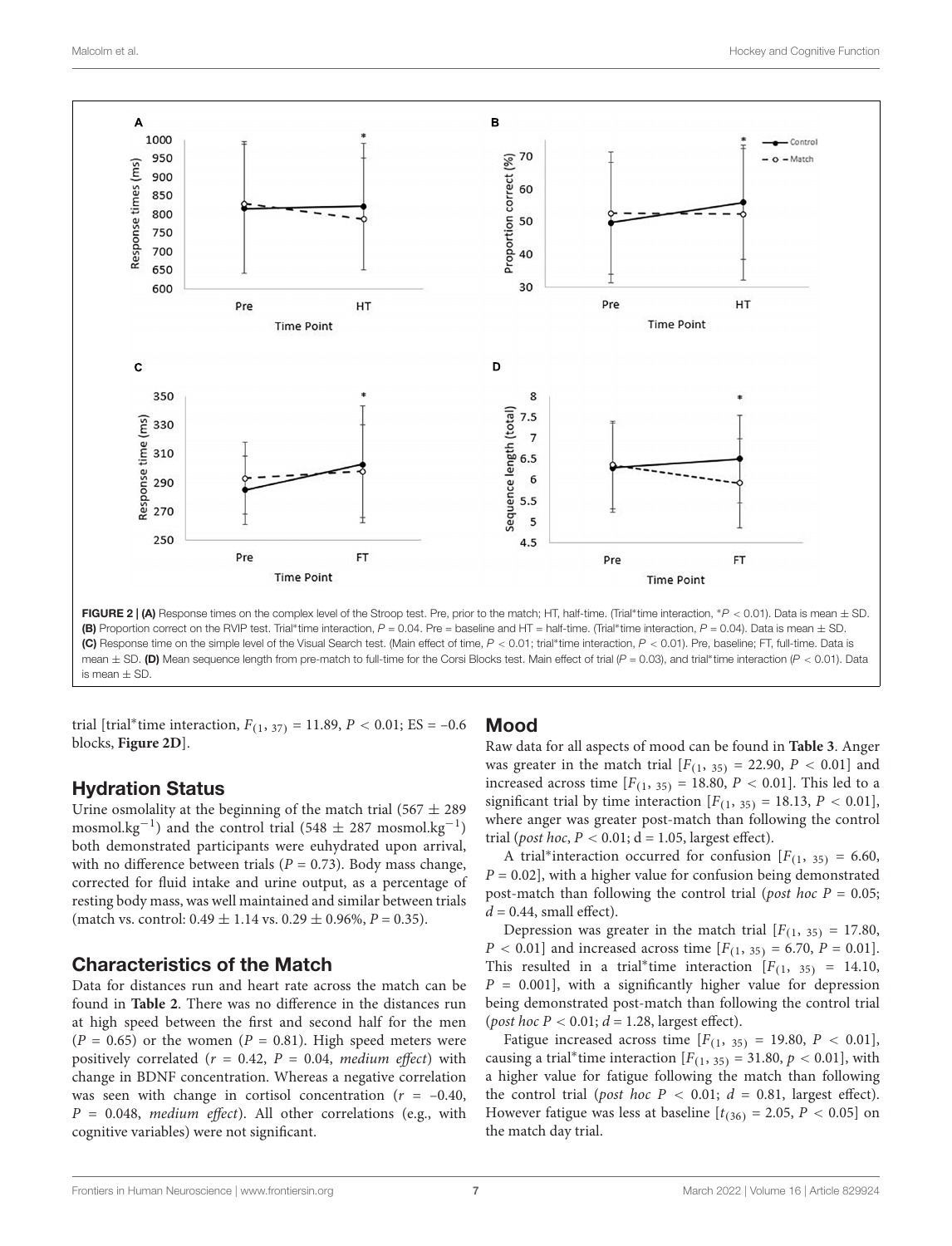<span id="page-7-0"></span>

|  |  |  | TABLE 2   Heart Rate and GPS data for male and female athletes. |
|--|--|--|-----------------------------------------------------------------|
|--|--|--|-----------------------------------------------------------------|

|                                            | 1st half    | 2nd half   | <b>Match</b>      |
|--------------------------------------------|-------------|------------|-------------------|
| Men                                        |             |            |                   |
| Mean heart rate (beats.min <sup>-1</sup> ) | $169 + 7$   | $164 + 9$  |                   |
| Max heart rate (beats.min <sup>-1</sup> )  | $191 \pm 6$ | $190 + 6$  |                   |
| Total distance (m)                         |             |            | $6,183 \pm 1,589$ |
| High speed (m)                             |             |            | $502 + 633$       |
| Women                                      |             |            |                   |
| Mean heart rate (beats.min <sup>-1</sup> ) | $164 + 19$  | $160 + 18$ |                   |
| Max heart rate (beats.min <sup>-1</sup> )  | $195 + 10$  | $195 + 9$  |                   |
| Total distance (m)                         |             |            | $5,943 \pm 1,445$ |
| High speed (m)                             |             |            | $493 + 262$       |

Data is mean  $\pm$  SD.

Tension was greater on the match trial (main effect of trial,  $F_{(1, 35)} = 8.00$ ,  $P = 0.008$ , and decreased across time [main effect of time,  $F_{(1, 35)} = 8.00$ ,  $P = 0.008$ ]. However, no trial<sup>∗</sup> time interaction was present, with a similar pattern of change in both trials.

Vigor was greater in the match trial than the control trial [main effect of trial,  $F_{(1, 35)} = 7.80$ ,  $P = 0.008$ ).

All other findings were non-significant ( $P > 0.05$ ).

## Blood Parameters

Data for each blood parameter across the match and control trials are shown in **[Table 4](#page-8-0)**.

#### Adrenaline

Adrenaline was greater on the match trial  $[F(1, 30) = 4.44,$  $P = 0.04$ , however, no change was seen across time ( $P = 0.39$ ). A trial\*time interaction occurred  $[F(1, 30) = 5.47, P = 0.03]$ , where adrenaline was greater at the end of the match trial (post hoc  $P < 0.01$ ;  $d = 0.67$ , medium effect).

#### Noradrenaline

Noradrenaline was greater on the match trial  $[F(1, 28) = 13.04,$  $P = 0.001$ ], increased across time  $[F_{(1, 28)} = 15.05, P = 0.001]$ . There was a greater rate of increase from baseline to full-time in the match trial [trial\*time interaction,  $F_{(1, 28)} = 7.72$ ,  $P = 0.01$ , post hoc  $P < 0.01$ ;  $d = 0.82$ , largest effect, **[Table 4](#page-8-0)**].

#### **Cortisol**

Cortisol concentration was greater on the match trial  $[F_{(1)},$  $25)$  = 9.30,  $P < 0.01$ ]. Cortisol concentration increased on the match trial and decreased on the control trial [trial<sup>∗</sup> time interaction,  $F_{(1, 25)} = 22.10, P < 0.01$ . Cortisol was greater postmatch than following the control trial (*post hoc P* < 0.01;  $d = 0.85$ , largest effect).

#### Brain Derived Neurotrophic Factor

Overall, serum BDNF was greater on the match trial  $[F_{(1)},$  $23$ ) = 5.70,  $P = 0.03$ , **[Table 4](#page-8-0)**. There was no change across time  $(P = 0.15)$ , resulting in no trial\*time interaction  $(P = 0.18)$ .

<span id="page-7-1"></span>

| <b>TABLE 3</b>   Mood data for all athletes. |  |  |  |
|----------------------------------------------|--|--|--|
|----------------------------------------------|--|--|--|

|            | <b>Control (Pre)</b> | <b>Control (Post)</b> | Match (Pre)          | Match (Post)                                 |
|------------|----------------------|-----------------------|----------------------|----------------------------------------------|
| Anger      | $4.4 + 1.0$          | $4.4 + 1.2^8$         | $4.5 + 1.2^{\wedge}$ | $7.3 \pm 3^{8}$                              |
| Confusion  | $4.6 + 1.0$          | $4.3 + 0.6$           | $4.5 + 0.6$          | $4.9 \pm 1.8^{+}$                            |
| Depression | $4.5 + 1.1$          | $4.1 + 0.5$           | $4.6 + 2.5^{\circ}$  | $6.4 \pm 2.5^{\wedge +}$                     |
| Fatigue    | $8.5 + 3.3$          | $8.4 + 3.3^8$         | $7.3 + 2.3$          | $11.1 \pm 3.4$ <sup>&amp;+</sup>             |
| Tension    | $5.0 + 2.4$          | $4.4 + 1.1^8$         | $5.7 + 1.5^{\circ}$  | $5.1 \pm 1.6$ <sup>A&amp;</sup>              |
| Vigor      | $9.7 + 3.5$          | $9.5 + 3.9$           | $11.3 + 3.0^{\circ}$ | $10.5 \pm 3.9$ <sup><math>\land</math></sup> |

Data is mean  $\pm$  SD. Trial effect (significantly greater than control =  $\land$ ), time effect (increased from pre to full-time  $=$   $^{8}$ ) and interaction effect (greater at full time on match vs. con  $=$ <sup>+</sup>).

#### Oestrogen

There was no difference between the match and control trials for estrogen concentration (control:  $767 \pm 426$  pg.ml<sup>-1</sup> vs. match:  $630 \pm 339$  pg.ml<sup>-1</sup>,  $P = 0.31$ ).

#### Cathepsin B

Cathepsin B did not differ between trials or within trial (all  $P > 0.05$ ).

# Correlational Analysis

Correlational analysis revealed a negative correlation between the increase in cortisol and the change in Corsi Blocks performance  $(r = -0.314, P = 0.01, medium)$ . A negative correlation occurred between the change in noradrenaline and the change in simple level Visual Search response time ( $r = -0.284$ ,  $P = 0.01$ , small). A positive correlation was found between change in cathepsin B and the change in accuracy on the complex level of the Visual Search task ( $r = 0.22$ ,  $P = 0.04$ , small). There were no other statistically significant correlations between the changes in blood parameters and changes in cognitive task performance (all  $P > 0.05$ ).

# **DISCUSSION**

This study was the first to isolate the effects of competitive team sports match on cognitive function. In agreement with the hypothesis, response times were improved on the match trial at half-time for the Stroop test (assessing executive function), compared to the control. However, from pre-match to halftime and full-time, working memory got worse, in comparison to the control. This study provides important implications for how cognition may be influenced across a field hockey match, suggesting a domain specific effect has occurred, and accuracy is not influenced in this process.

The findings of the present study suggest that a competitive field hockey match provides a protective influence on the simple perception test. Therefore, the increment in arousal seen with competitive sport may protect against a drop off in response time, which could be a result of a minimally arousing task being combined with rest on the control trial [\(Hancock,](#page-10-26) [1989\)](#page-10-26). For the simple level of the executive function tasks, no changes were seen in response times or accuracy. Whereas on the complex level, response times improved at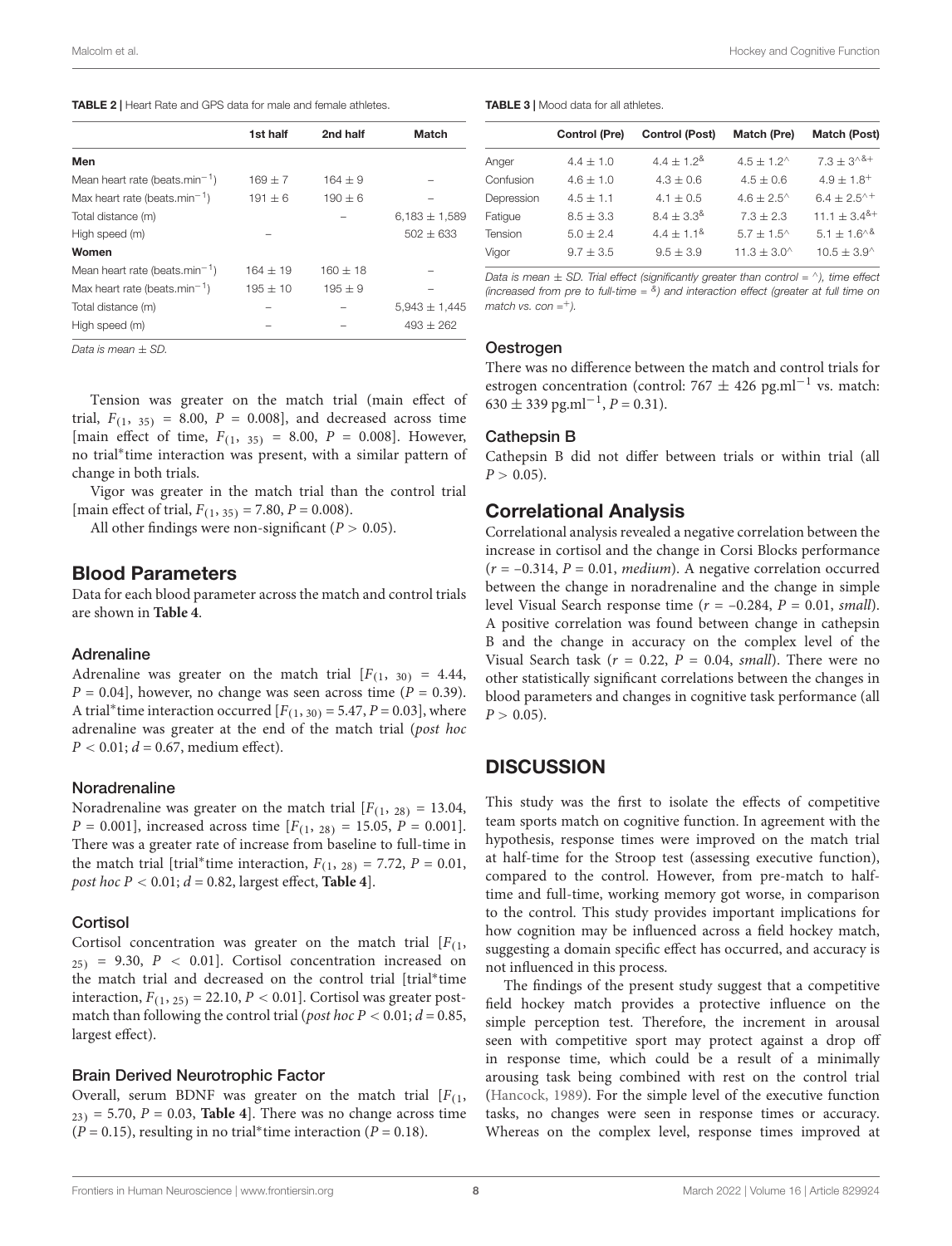| <b>Blood parameter</b> | Control            |                     | Match                      |                            | <b>Trial effect</b> | Time effect | Interaction effect |
|------------------------|--------------------|---------------------|----------------------------|----------------------------|---------------------|-------------|--------------------|
|                        | Pre                | <b>FT</b>           | Pre                        | FT                         |                     |             |                    |
| Adrenaline (pg/ml)     | $96 \pm 68$        | $84 \pm 48$         | $96 \pm 62^{\circ}$        | $125 + 71^{+}$             | $P = 0.04$          | $P = 0.39$  | $P = 0.03$         |
| BDNF (serum) (pg/ml)   | $23,151 \pm 9,203$ | $24,423 \pm 11,183$ | $26,617 \pm 5,472^{\circ}$ | $29,608 \pm 5,933^{\circ}$ | $P = 0.03$          | $P = 0.15$  | $P = 0.18$         |
| Cathepsin B (ng/ml)    | $67 \pm 27$        | $64 \pm 24$         | $64 \pm 26$                | $66 \pm 28$                | $P = 0.87$          | $P = 0.80$  | $P = 0.08$         |
| Cortisol (ng/ml)       | $46 \pm 19$        | $33 \pm 15^8$       | $45 + 17^{\circ}$          | $47 + 18^{\text{A}}$       | P < 0.01            | $P = 0.03$  | P < 0.01           |
| Noradrenaline (pg/ml)  | $314 \pm 83$       | $348 \pm 84^8$      | $329 \pm 82^{\circ}$       | $451 \pm 156^{\circ}$ & +  | P < 0.01            | P < 0.01    | $P = 0.01$         |

<span id="page-8-0"></span>**TABLE 4** | Blood parameter (mean  $\pm$  SD) across the control and match day trials.

Pre, Baseline and FT, full-time. Trial effect (significantly greater than control = ^), time effect (increased from pre to full-time =  $^8$ ) and interaction effect (greater at full time on match vs. con  $=$ <sup>+</sup>).

half-time on the match trial when compared to the control trial. Executive function tasks are known to be influenced by the effects of exercise, an effect likely mediated by changes in arousal [\(Ferris et al.,](#page-10-27) [2007\)](#page-10-27). From a practical standpoint, these changes suggest a player faced with opposing decisions (e.g., dribble or pass) in a game would be able to select the response more quickly. As a result of the selective permeability of the blood-brain barriers, the action of peripheral catecholamines in the central nervous system was warranted to provide a mechanistic explanation for changes seen. Noradrenaline increased across time in the match, which indicates greater activation of central nervous system [\(McMorris and Graydon,](#page-10-28) [1996\)](#page-10-28), and likely narrowing of attentional focus [\(Lemmink and](#page-10-29) [Visscher,](#page-10-29) [2005\)](#page-10-29). Despite appearing to be domain specific, this alteration in neural function has important implications and is likely to benefit skill performance due to the constantly changing environment. In agreement with the current study, [Lemmink and Visscher](#page-10-29) [\(2005\)](#page-10-29) also showed improvements in choice reaction time following exercise, implying a narrowing of attentional focus. Despite using a cycling protocol, [Lemmink](#page-10-29) [and Visscher](#page-10-29) [\(2005\)](#page-10-29) provide a physiological strain which may mimic the transient effects of a section of a match (e.g., time before a rolling substitute). The present study adds to this current literature, providing the most ecologically valid evidence regarding the effects of physiological and psychological strain associated with a team sports match on cognitive performance.

Previously, strong relationships have been demonstrated between both adrenaline and noradrenaline with choice reaction time, which highlights an inverted-U [\(Chmura et al.,](#page-9-6) [1994\)](#page-9-6). Although only small to medium effect, the correlations seen in the current study confirm that arousal facilitates improvements in perception as the change in response time was negatively correlated with noradrenaline, suggesting that noradrenaline increases alongside improvements in response time.

A decline in working memory was seen at full-time when compared to pre match. [Arnsten](#page-9-1) [\(2009\)](#page-9-1) suggested increases in noradrenaline awaken neural networks within the prefrontal cortex, influencing working memory in an inverted-U like manner. The inverted-U relationship suggests that the higher intensity, intermittent nature of the competitive sports match in the present study negated the positive effect seen following moderate exercise stress [\(Martins et al.,](#page-10-30) [2013\)](#page-10-30). A number of studies have highlighted an association between high cortisol levels and poor memory performance [\(Bohnen et al.,](#page-9-7) [1990;](#page-9-7) [Newcomer et al.,](#page-10-31) [1994\)](#page-10-31), where more recently [Quaedflieg and](#page-10-32) [Schwabe](#page-10-32) [\(2018\)](#page-10-32) have suggested cortisol can have a positive response depending on the timing of testing in relation to the peak in cortisol. The present study found a medium negative correlation was found between changes in cortisol and working memory, reinforcing the fact that when cortisol increases, working memory decreases [\(Arnsten,](#page-9-1) [2009\)](#page-9-1). It is believed that in states of anxiety, when cortisol concentration is increased, the brain preferentially uptakes neurotransmitters associated with emotion over those related to cognitive neurons in the hippocampus and prefrontal cortex [\(McMorris et al.,](#page-10-12) [2006;](#page-10-12) [Oei](#page-10-14) [et al.,](#page-10-14) [2006;](#page-10-14) [Arnsten,](#page-9-1) [2009\)](#page-9-1), explaining the cognitive detriment.

Serum BDNF and serum cortisol were overall greater in the match trial, compared to the control trial, which agrees with previous literature where both are greater in response to moderate intensity exercise [\(Vega et al.,](#page-10-33) [2006\)](#page-10-33). Studies have shown increases in BDNF following high impact anaerobic work to positively influence learning [\(Winter et al.,](#page-10-9) [2007\)](#page-10-9) and working memory [\(Griffin et al.,](#page-10-10) [2011\)](#page-10-10). The current findings demonstrate that throughout the match day BDNF is greater than throughout the control trial, which may result in greater BDNF, being secreted from the brain (the hippocampus) and thus enhance neuron health and cognitive performance. However, there is no significant increase across the match in comparison to the control, therefore the mechanisms associated with the change are unclear. Cortisol secretion is known to influence hippocampal neurotrophin expression and synthesis in the brain [\(de Assis](#page-10-34) [and Gasanov,](#page-10-34) [2019\)](#page-10-34) if the glucocorticoid receptors are over activated by high loads of cortisol in the blood. This suggests that the lack of change in BDNF across the match may be due to the increasing cortisol concentration throughout the match influencing it's expression.

Mood is known to contribute to changes in cognition [\(Schmitt](#page-10-3) [et al.,](#page-10-3) [2005\)](#page-10-3). Similar to [Moore et al.](#page-10-35) [\(2012\)](#page-10-35), the exercise stress in the present study resulted in increases in fatigue, anger, confusion and depression. It is understood that mood has a zone of optimal functioning [\(Prapavessis,](#page-10-36) [2000\)](#page-10-36), hence the influence on cognition seen in the current study may indicate that effects of exercise on mood remain within this zone. Further, it has been shown, that changes in mood can enable narrowing of attentional focus, which may have also aided participants to focus on task relevant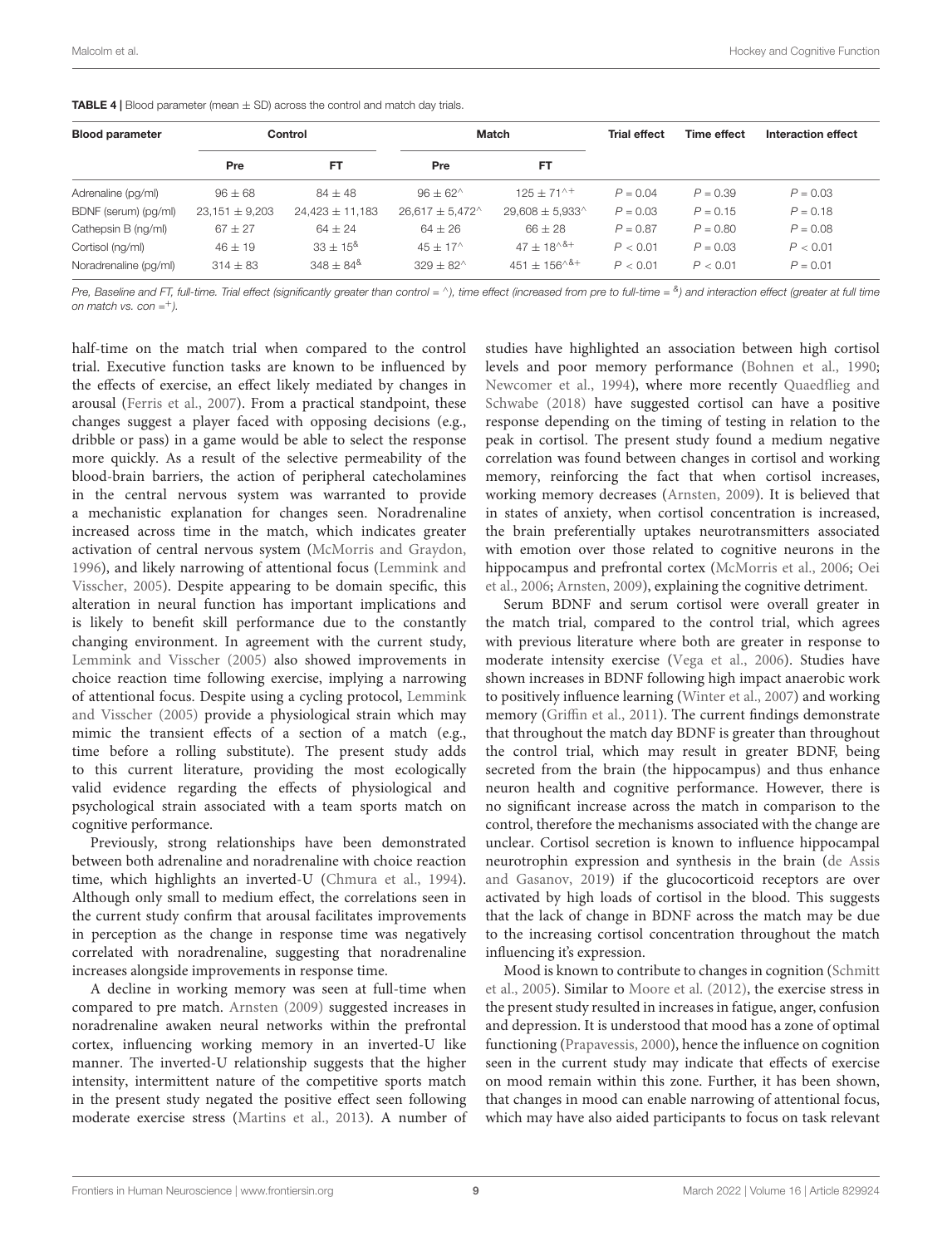cues, responding more quickly as a result [\(Hüttermann and](#page-10-37) [Memmert,](#page-10-37) [2015\)](#page-10-37). However, the decrement in working memory (corsi blocks performance) at full time coincides with increases in anger, confusion, depression and fatigue, suggesting the domain of working memory is more susceptible to the effects of mood, likely demonstrating a more narrow zone for optimal function.

This study provides a novel approach to assessing the impact of competitive sport on cognition, however, due to the fieldbased nature and ecological validity, some limitations exist. Due to the time constraints at half-time, a shortened battery of the cognitive tests was conducted. It was decided to complete the more extensive battery at either side of the match despite this, due to the known differences between simple and complex tests [\(Gaoua et al.,](#page-10-18) [2011;](#page-10-18) [Moore et al.,](#page-10-35) [2012\)](#page-10-35) in response to stress. This process allowed us to get a more thorough understanding of the cognitive responses to competitive sport, whilst still gaining an understanding of how cognition progressed at half time. In a laboratory-based study, the variation in activity patterns between the participants could be deemed a limitation, however, due to the aim of this study being to assess the impact of competitive sport on cognition, this provides the most ecologically valid stimulus to enable us to achieve this. The study used a large sample size spread across positions in order to provide the most accurate insight possible into the physiological demands and resulting influence on cognition.

# PRACTICAL APPLICATIONS

Establishing the effects of a competitive team sports match allows further investigation into both, strategies (e.g., nutritional such as caffeine supplementation) which can optimize performance, and stressors which may limit this aspect of performance (e.g., environmental). Incorporating a half-time testing session provides detail to the time course of changes in the varying domains of cognition and highlights the potential for using this break in play as an opportunity to utilize strategies for performance optimization. Although no difference was seen in match variables (high speed meters and total distance run) from the first half to the second half, future research will aim to assess additional measures (e.g., change of direction) which may place greater cognitive, neuromuscular and physiological stress upon players than running meters, and help to explain cognitive changes seen across a match.

# **REFERENCES**

- <span id="page-9-1"></span><span id="page-9-0"></span>Allard, F., and Burnett, N. (1987). Skill in sport. Can J Psychol. 39, 294–312. Arnsten, A. F. (2009). Stress signalling pathways that impair prefrontal cortex
- <span id="page-9-2"></span>structure and function. Nat. Rev. Neurosci. 10, 410–422. [doi: 10.1038/nrn2648](https://doi.org/10.1038/nrn2648) Bandelow, S., Maughan, R., Shirreffs, S., Ozgünen, K., Kurdak, S., Ersöz, G., et al. (2010). The effects of exercise, heat, cooling and rehydration strategies on cognitive function in football players. Scand. J. Med. Sci. Sports 20, 148–160. [doi: 10.1111/j.1600-0838.2010.01220.x](https://doi.org/10.1111/j.1600-0838.2010.01220.x)
- <span id="page-9-7"></span>Bohnen, N., Houx, P., Nicolson, N., and Jolles, J. (1990). Cortisol reactivity and cognitive performance in a continuous mental task paradigm. Biol. Psychol. 31, 107–116. [doi: 10.1016/0301-0511\(90\)90011-k](https://doi.org/10.1016/0301-0511(90)90011-k)

# **CONCLUSION**

In conclusion, the present study was the first to isolate the effects of a field hockey match on cognitive function, demonstrating domain and task level (e.g., simple or complex) specific changes in cognition in response to competitive sport. These findings add to the current understanding regarding the potential explanatory variables involved in changes in team sports performance, and provides important implications as to how skill performance may be influenced in a competitive match. Future research must endeavor to elaborate on these findings by investigating the influence of a competitive sport specific protocol, as used in the current study, on sport specific cognitively challenging skills.

# DATA AVAILABILITY STATEMENT

The original contributions presented in the study are included in the article/supplementary material, further inquiries can be directed to the corresponding author/s.

# ETHICS STATEMENT

The studies involving human participants were reviewed and approved by the Nottingham Trent University Invasive Ethics Committee. The patients/participants provided their written informed consent to participate in this study.

# AUTHOR CONTRIBUTIONS

The data was collected in the field at Loughborough University, and then analyzed at Nottingham Trent University. RM, CS, and SC contributed to study design and data collection. CT and JF contributed to study design. RM, CS, SC, CT, and JF contributed to revising the manuscript. All authors approved the final manuscript and listed qualify for authorship and agreed with the order of authorship.

# ACKNOWLEDGMENTS

We would like to thank all of the participants for their time and efforts.

- <span id="page-9-3"></span>Cañal-Bruland, R., van der Kamp, J., and van Kesteren, J. (2010). An examination of motor and perceptual contributions to the recognition of deception from others' actions. Hum. Movement Sci. 29, 94–102. [doi: 10.1016/j.humov.2009.10.](https://doi.org/10.1016/j.humov.2009.10.001) [001](https://doi.org/10.1016/j.humov.2009.10.001)
- <span id="page-9-6"></span>Chmura, J., Nazar, K., and Kaciuba-Uścilko, H. (1994). Choice reaction time during graded exercise in relation to blood lactate and plasma catecholamine thresholds. Int. J. Sports Med. 15, 172–176. [doi: 10.1055/s-2007-1021042](https://doi.org/10.1055/s-2007-1021042)
- <span id="page-9-5"></span>Cohen, J. (1992). A power primer. Psychol. Bull. 112, 155–9. [doi: 10.1037//0033-](https://doi.org/10.1037//0033-2909.112.1.155) [2909.112.1.155](https://doi.org/10.1037//0033-2909.112.1.155)
- <span id="page-9-4"></span>Cooper, S. B., Bandelow, S., Morris, J. G., and Nevill, M. (2015). Reliability of a battery of cognitive function tests in an adolescent population. J. Sports Sci. 33(Suppl. 1), 41–43.